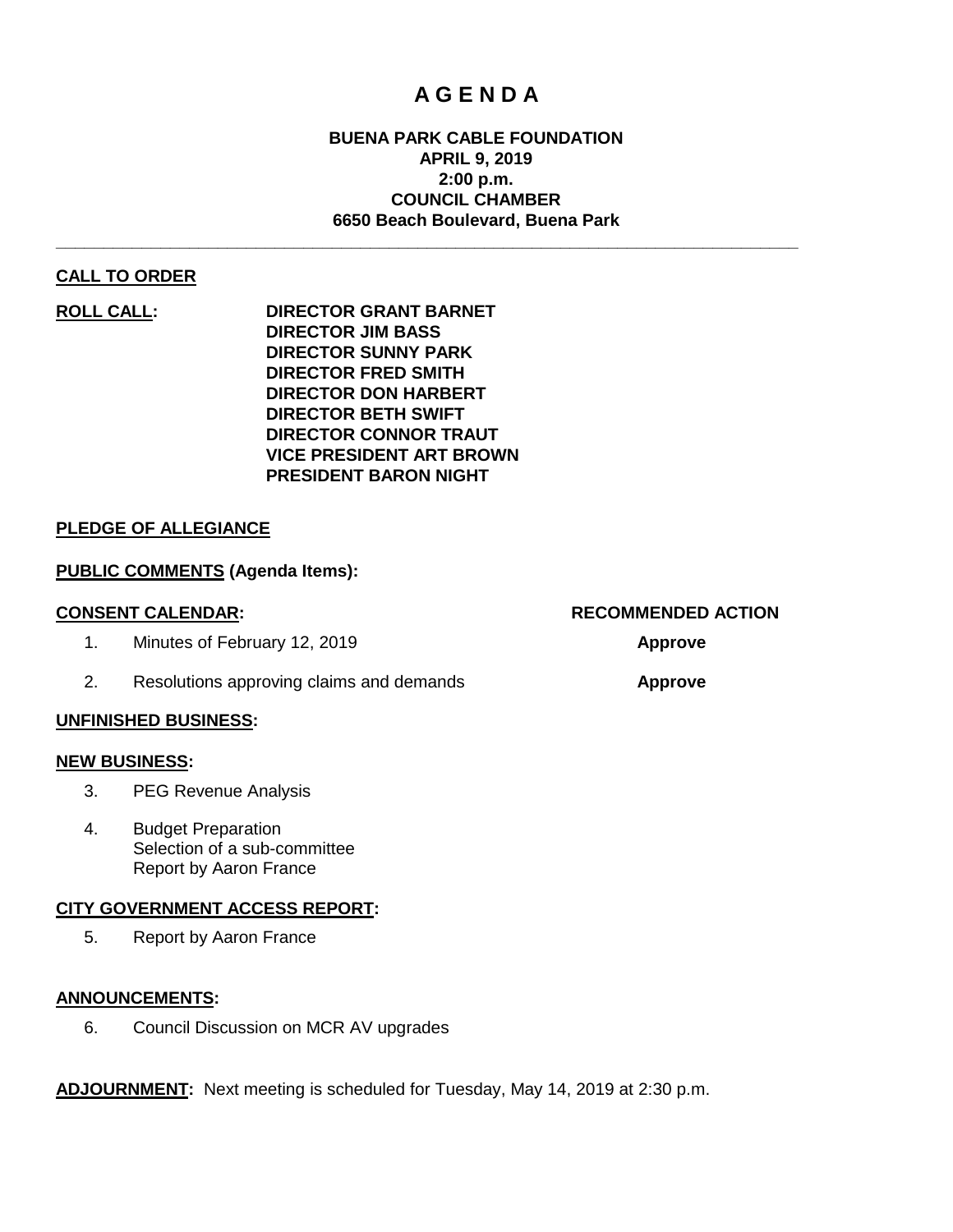#### **BUENA PARK CABLE FOUNDATION MINUTES OF MEETING February 12, 2019**

President Baron Night called the Buena Park Cable Foundation Meeting of February 12, 2019 to order at 2:31 p.m. in the Council Chamber, 6650 Beach Boulevard, Buena Park, California.

PRESENT: Barnet, Bass, Park, Smith, Harbert, Traut, Brown and Night ABSENT: Swift

#### **ALSO PRESENT:**

Aaron France, Assistant City Manager, Adrian Garcia, Accounting Technician and Lizzette Sandate, Executive Assistant.

#### **PLEDGE OF ALLEGIANCE**

Director Connor Traut led the Pledge of Allegiance to the flag.

#### **PUBLIC COMMENTS (Agenda Items):**

President Night apologized for missing the last meeting due to a work emergency.

#### **CONSENT CALENDAR:**

#### **MINUTES OF January 8, 2019.**

| MOTION: | Brown/Park to APPROVE the minutes.            |
|---------|-----------------------------------------------|
| AYES:   | Barnet, Bass, Smith, Harbert, Traut and Night |
| NOES:   | <b>None</b>                                   |
| ABSENT: | Swift                                         |

## **RESOLUTIONS APPROVING CLAIMS AND DEMANDS**

| MOTION:        | Brown/Harbert to APPROVE the Consent Calendar. |
|----------------|------------------------------------------------|
| AYES:          | Barnet, Smith, Traut Brown and Night           |
| NOES:          | <b>None</b>                                    |
| <b>ABSENT:</b> | Swift                                          |

#### **UNFINISHED BUSINESS**

#### **NEW BUSINESS**

#### **Midyear Budget Review**

Aaron France reviewed the actual, proposed and mid-year budget noting that staff made some adjustments based on some of the expenditures for the board to approve and revise as they see fit. A combined reduction of \$3,500 from Equipment Maintenance, Equipment Replacement Fund and Capital Outlay budgets was recommended and advised to apply these funds to the Programming Budget for City Council /Planning Commission.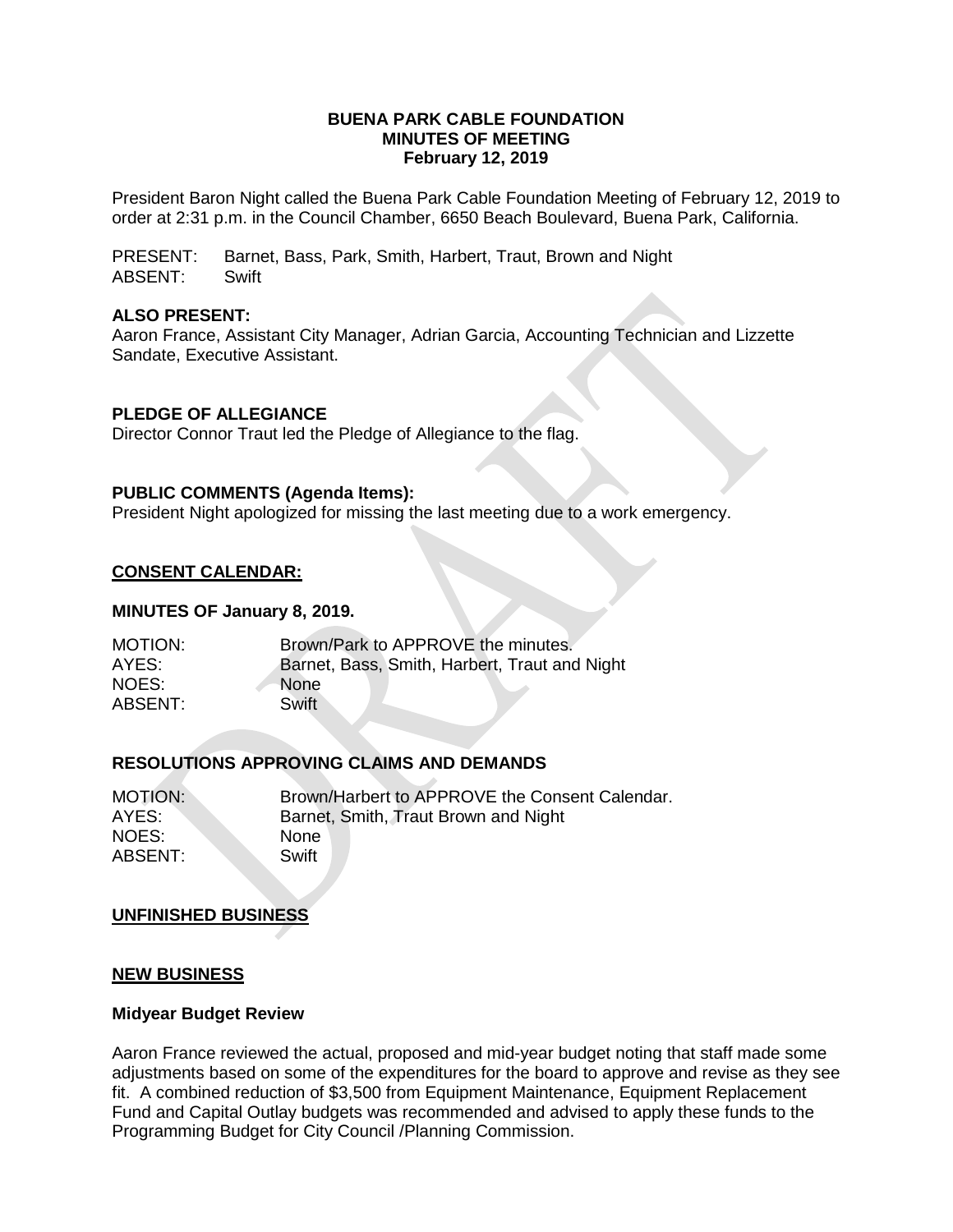BUENA PARK CABLE FOUNDATION February 12, 2019 PAGE 2

Aaron answered questions pertaining to status on the evaluation of equipment, Capital Outlay and City Council/Planning Commission Meetings and viewership. He announced the City has been looking into replacing the cameras from the Council Chamber.

Director Bass reported that it is difficult to hear what is being said during the televised Planning Commission and Study Session meetings that are held in the Main Conference Room. Aaron explained there is only one centrally located microphone that picks up sound from the entire table. President Night added he has experienced difficulty hearing some of the presenters during their presentation and suggested to include a second microphone. Microphone options were discussed. Director Traut announced that the Council, during Study Session at a later date, would be discussing whether to hold these future meetings at the Council Chamber.

In response to Director Brown's question regarding the unspent budgeted money, Aaron reported that those funds go to back to the reserve. Director Brown advised to use some of the reserve funds to create an account line for improving equipment and requested for the Finance Committee to review the reports of the equipment that may be needed, prior to authorizing money.

Director Harbert requested a yearly budget to promote Love Buena Park. Director Smith mentioned Ken McKinney already has segments of Love Buena Park archived and those could be used for the promotion.

| MOTION: | Smith/Harbert to APPROVE for Ken to make a promotion from stock |
|---------|-----------------------------------------------------------------|
|         | footage for Love Buena Park and have it ready for this year.    |
| AYES:   | Barnet, Brown, Bass, Park, Traut and Night                      |
| NOES:   | None.                                                           |
| ABSENT: | Swift                                                           |

## **REVIEW OF BPTV PROGRAM SCHEDULE**

Aaron France presented a detailed playback schedule currently airing on BPTV. President Night stated he would like to standardize the broadcasting and was open to suggestions to find out what the public watches and what programs they like. Social Media and City Billboards were suggested as tools to educate residents on BPTV and to promote it. President Night volunteered himself to work on a draft programming order for the BPCF board's review and consideration. Director Brown requested for the draft programming order to be included in the agenda.

## **CITY GOVERNMENT ACCESS REPORT**

Aaron France reported that BPTV is currently airing What's New In Two, Buena Park Today Winter Edition, Christ Community Church Service, the most recent City Council meeting, February edition of Crime Watch, Vector Control Program, State of the City, Study Session, PSA from So Cal Gas regarding Backyard Safety, environmental program called Save Our Oceans and the Deadliest Predator from Vector Control regarding insects.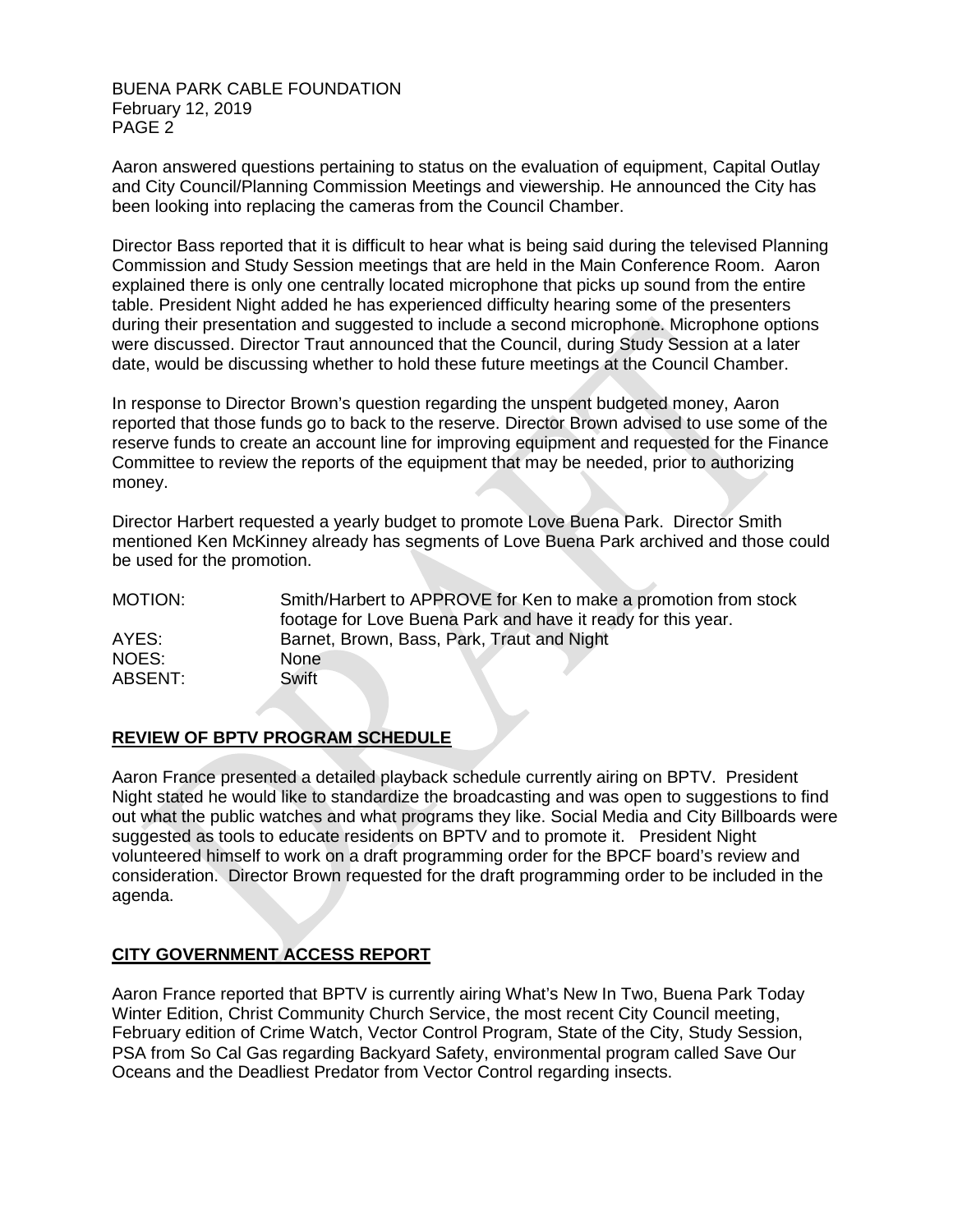BUENA PARK CABLE FOUNDATION February 12, 2019 PAGE 3

# **PUBLIC COMMENTS (Non-agenda Items):**

There were no public comments.

## **ANNOUNCEMENTS**

Pastor Don Harbert reminded everyone about the Love Buena Park event on May 4<sup>th</sup> and invited all to attend and serve.

## **ADJOURNMENT**

There being no further business, the meeting was adjourned at 3:14 p.m. The next meeting is scheduled for April 9, 2019 at 2:30 p.m.

**ATTEST:**

Lizzette Sandate, Exec. Asst. Baron Night, President

 $\overline{\phantom{a}}$  , where  $\overline{\phantom{a}}$  , where  $\overline{\phantom{a}}$  ,  $\overline{\phantom{a}}$  ,  $\overline{\phantom{a}}$  ,  $\overline{\phantom{a}}$  ,  $\overline{\phantom{a}}$  ,  $\overline{\phantom{a}}$  ,  $\overline{\phantom{a}}$  ,  $\overline{\phantom{a}}$  ,  $\overline{\phantom{a}}$  ,  $\overline{\phantom{a}}$  ,  $\overline{\phantom{a}}$  ,  $\overline{\phantom{a}}$  ,  $\overline{\phantom{a}}$  ,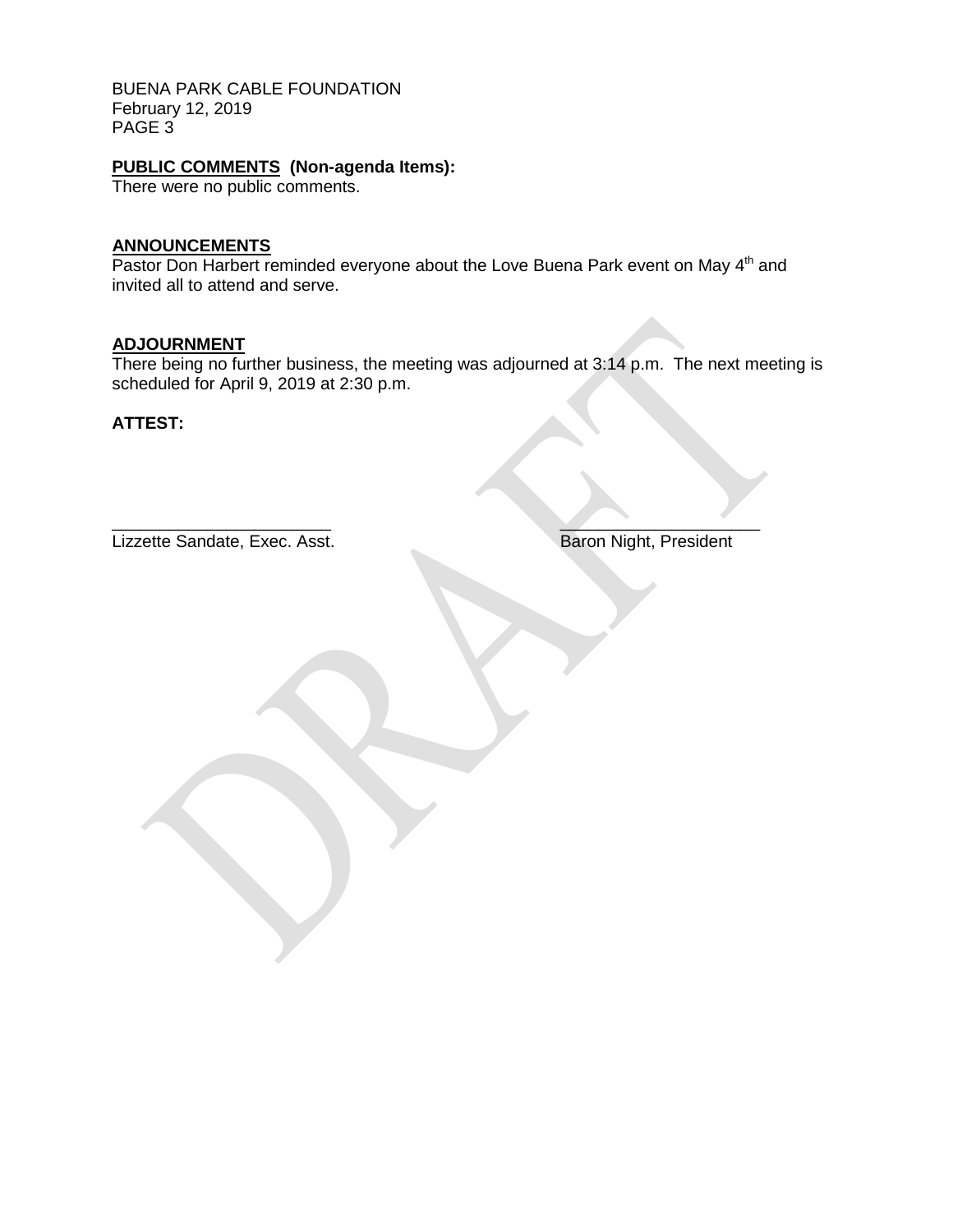#### **BUENA PARK FOUNDATION Income Statement March 31, 2019**

|                 |                                         |                  | <b>Current Year</b>       |                |           |               |                         | <b>Prior Year</b>        |  |
|-----------------|-----------------------------------------|------------------|---------------------------|----------------|-----------|---------------|-------------------------|--------------------------|--|
|                 |                                         |                  | Actual<br>Variance-       |                |           | Actual        |                         |                          |  |
|                 |                                         |                  |                           | Period Ending  | Favorable |               | <b>Period Ending</b>    |                          |  |
|                 |                                         | <b>Budget</b>    |                           | March 31, 2019 |           | (Unfavorable) | June 30, 2018           |                          |  |
|                 |                                         |                  |                           |                |           |               |                         |                          |  |
| <b>REVENUES</b> |                                         |                  |                           |                |           |               |                         |                          |  |
|                 | 3410 Investment Income                  | \$<br>50.00      | \$                        | 3.94           | \$        | (46.06)       | $\sqrt[6]{\frac{1}{2}}$ | 4.63                     |  |
|                 | 3900 Miscellaneous Revenue              |                  |                           |                |           |               |                         |                          |  |
|                 | 3951 Contribution from Time Warner/AT&T | 100,000.00       |                           | 57,502.42      |           | (42, 497.58)  |                         | 107,625.79               |  |
|                 | <b>Total Revenues</b>                   | \$<br>100,050.00 | $\boldsymbol{\mathsf{S}}$ | 57,506.36      | \$        | (42, 543.64)  | $\frac{1}{2}$           | 107,630.42               |  |
|                 | <b>EXPENDITURES</b>                     |                  |                           |                |           |               |                         |                          |  |
|                 | 5214 Taxes and Fees                     | 100.00           |                           | 80.00          |           | 20.00         |                         | 61.00                    |  |
|                 | 5219 Time Warner Video Services         | 1,000.00         |                           | 821.94         |           | 178.06        |                         | 1,151.27                 |  |
|                 | 5220 Government Access/City             | 55,645.00        |                           | 46,140.08      |           | 9,504.92      |                         | 73,848.44                |  |
|                 | 5221 Government Access/Council          | 9,000.00         |                           | 6,160.00       |           | 2,840.00      |                         | 6,077.50                 |  |
|                 | 5223 Ministerial Series                 | 1,925.00         |                           | 1,375.00       |           | 550.00        |                         | 550.00                   |  |
|                 | 5224 Production Grants                  |                  |                           |                |           |               |                         |                          |  |
|                 | 5225 Member Salaries                    | 3,000.00         |                           | 2,000.00       |           | 1,000.00      |                         | 3,700.00                 |  |
|                 | 5227 Misc Expenses/Add'l Programming    | 125.00           |                           | 125.00         |           |               |                         | 300.00                   |  |
|                 | 5230 Scholarships                       | 10,000.00        |                           |                |           | 10,000.00     |                         | 4,000.00                 |  |
|                 | 5240 Professional Services              | 1,600.00         |                           | 1,637.00       |           | (37.00)       |                         | 1,637.00                 |  |
|                 | 5245 Accounting/Staff Services          | 5,000.00         |                           |                |           | 5,000.00      |                         | 5,000.00                 |  |
|                 | 5250 Equipment Maintenance              | 1,000.00         |                           |                | 1,000.00  |               | 151.46                  |                          |  |
|                 | 5260 Equipment Replacement Fund         | 2,000.00         |                           |                |           | 2,000.00      |                         |                          |  |
|                 | 5410 Stationery/Supplies                | 100.00           |                           | 22.98          |           | 77.02         |                         | 74.46                    |  |
|                 | 5411 Printing                           | 100.00           |                           |                |           | 100.00        |                         |                          |  |
|                 | 5420 Books/Dues/Subscriptions           | 100.00           |                           |                |           | 100.00        |                         | 108.95                   |  |
|                 | 5430 Postage                            | 100.00           |                           | 55.00          |           | 45.00         |                         | 50.00                    |  |
|                 | 5840 Capital Outlay                     | 1,000.00         |                           | 78.81          |           | 921.19        |                         | $\overline{\phantom{0}}$ |  |
|                 |                                         |                  |                           |                |           |               |                         |                          |  |
|                 | <b>Total Expenditures</b>               | 91,795.00        |                           | 58,495.81      |           | 33,299.19     |                         | 96,710.08                |  |
|                 | Revenues Over (Under) Expenditures      | 8,255.00         |                           | (989.45)       |           | (9, 244.45)   |                         | 10,920.34                |  |
|                 | Fund Balance, Beginning of Period       | 39,321.92        |                           | 39,321.92      |           |               |                         | 28,401.58                |  |
|                 | Fund Balance, End of Period             | 47,576.92<br>\$  | \$                        | 38,332.47      | \$        | (9, 244.45)   |                         | 39,321.92                |  |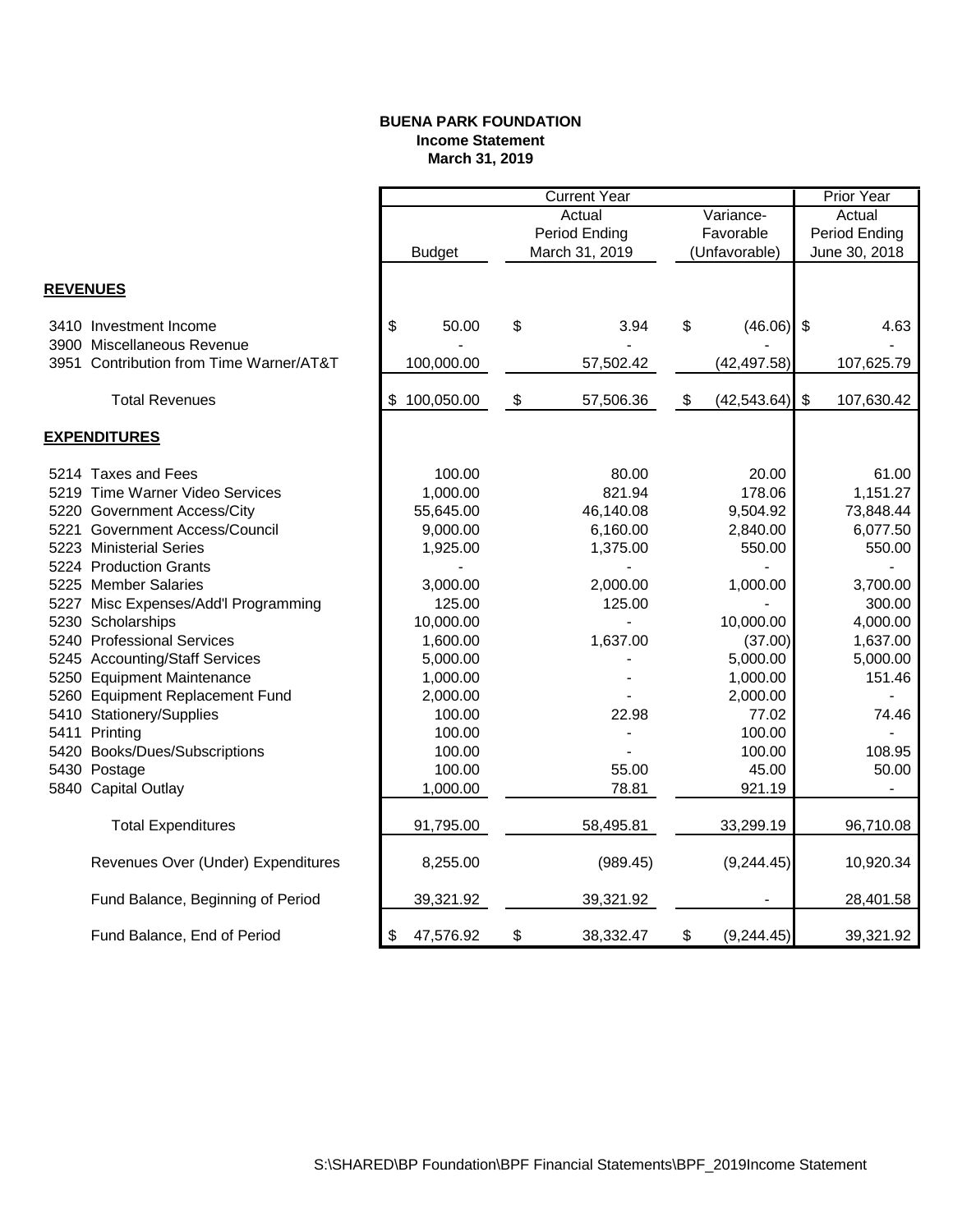| <b>CITY OF BUENA PARK FOUNDATION</b> |                           |                                                                                                                              |                        |        |           |  |  |
|--------------------------------------|---------------------------|------------------------------------------------------------------------------------------------------------------------------|------------------------|--------|-----------|--|--|
| <b>CHECK REGISTER</b>                |                           |                                                                                                                              |                        |        |           |  |  |
|                                      | For FY 2018-19            |                                                                                                                              |                        |        |           |  |  |
|                                      |                           |                                                                                                                              |                        |        |           |  |  |
| <b>Date</b>                          | Vendor                    | <b>Description</b>                                                                                                           | Invoice #              | Check# | Amount    |  |  |
| 02/06/19                             | Mark Cloud                | City Council 1/22/19, 4 Hrs., Crime Watch Jan-2019                                                                           | 9897                   | 7160   | 1,060.00  |  |  |
| 02/06/19                             | Jennifer Hartman          | Dec-18, Tree Lighting Event                                                                                                  | 2019-01-29             | 7161   | 200.00    |  |  |
| 02/21/19                             | City of Buena Park        | Reimb. for the purchase of Misc. 1099 Tax Forms for 2018                                                                     | Jan-19                 | 7162   | 22.98     |  |  |
| 02/21/19                             | Rudolph Charles Pesci III | Full edit package & graphics for State of the City 2019                                                                      | 250                    | 7163   | 900.00    |  |  |
| 02/21/19                             | Vista Media Services      | Study Session 1/22/19, State of the City WNIT 02/05/19,<br>609-19, 610-19, 611-19<br>State of the City Address/Luncheon 2019 |                        | 7164   | 1,600.00  |  |  |
| 03/05/19                             | N/A                       | <b>Voided Check</b>                                                                                                          | <b>Voided Check</b>    | 7165   | $\sim$    |  |  |
| 03/05/19                             | <b>Mark Cloud</b>         | State of the City (2nd Camera), Council Mtg 2/12, 7 Hrs., Council Mtg 2/26, 3Hrs.,<br>9900<br>Crime Watch                    |                        | 7166   | 1,500.00  |  |  |
| 03/05/19                             | Aidin Eslami              | Live Video 11/13, 11/27, 12/11, 1/8/19, 1/22, 2/12                                                                           | Feb-2019               | 7167   | 900.00    |  |  |
| 03/05/19                             | Kari Kessinger            | WNIT 2/5/19, 2/19/19, Art Show Taping 2/15/19<br>110                                                                         |                        | 7168   | 300.00    |  |  |
| 03/05/19                             | Vista Media Services      | 43rd Elementary Art Awards                                                                                                   | 614-19, 615-19, 616-19 | 7169   | 2,300.00  |  |  |
| 03/06/19                             | James Bass                | <b>BPCF Mtg 2/12/19</b>                                                                                                      | Mar-19                 | 7170   | 100.00    |  |  |
| 03/06/19                             | <b>Grant Barnet</b>       | <b>BPCF Mtg 2/12/19</b>                                                                                                      | Mar-19                 | 7171   | 100.00    |  |  |
| 03/06/19                             | <b>Art Brown</b>          | <b>BPCF Mtg 2/12/19</b>                                                                                                      | Mar-19                 | 7172   | 100.00    |  |  |
| 03/06/19                             | Don Harbert               | <b>BPCF Mtg 2/12/19</b><br>Mar-19                                                                                            |                        | 7173   | 100.00    |  |  |
| 03/06/19                             | <b>Baron Night</b>        | BPCF Mtg 2/12/19                                                                                                             | Mar-19                 | 7174   | 100.00    |  |  |
| 03/06/19                             | Sunny Youngsun Park       | <b>BPCF Mtg 2/12/19</b>                                                                                                      | Mar-19                 | 7175   | 100.00    |  |  |
| 03/06/19                             | <b>Fred Smith</b>         | <b>BPCF Mtg 2/12/19</b>                                                                                                      | Mar-19                 | 7176   | 100.00    |  |  |
| 03/06/19                             | Connor Traut              | <b>BPCF Mtg 2/12/19</b>                                                                                                      | Mar-19                 | 7177   | 100.00    |  |  |
| 03/14/19                             | Jane Cameron              | March Crime Watch                                                                                                            | B1819-0225             | 7178   | 200.00    |  |  |
| 03/26/19                             | City of Buena Park        | To repay petty cash for purchase of postage stamps for the BPCF                                                              | 031419                 | 7179   | 55.00     |  |  |
| 03/26/19                             | <b>Gretchen Morales</b>   | Marketing Assistant for Jan-19, Feb-19, Mar-19                                                                               | 013119, 022819, 033119 | 7180   | 783.36    |  |  |
| 03/26/19                             | Vista Media Services      | WNIT 3/05,19, 26/19, Coordinating Story Ideas                                                                                | 617-19, 618-19         | 7181   | 2.400.00  |  |  |
| 03/29/19                             | <b>Spectrum Business</b>  | 8448400240026539 Cable Subscription                                                                                          | 26539031919            | 7182   | 189.38    |  |  |
|                                      |                           |                                                                                                                              |                        |        |           |  |  |
|                                      |                           |                                                                                                                              | Feb. & Mar. 2019 Total |        | 13,210.72 |  |  |